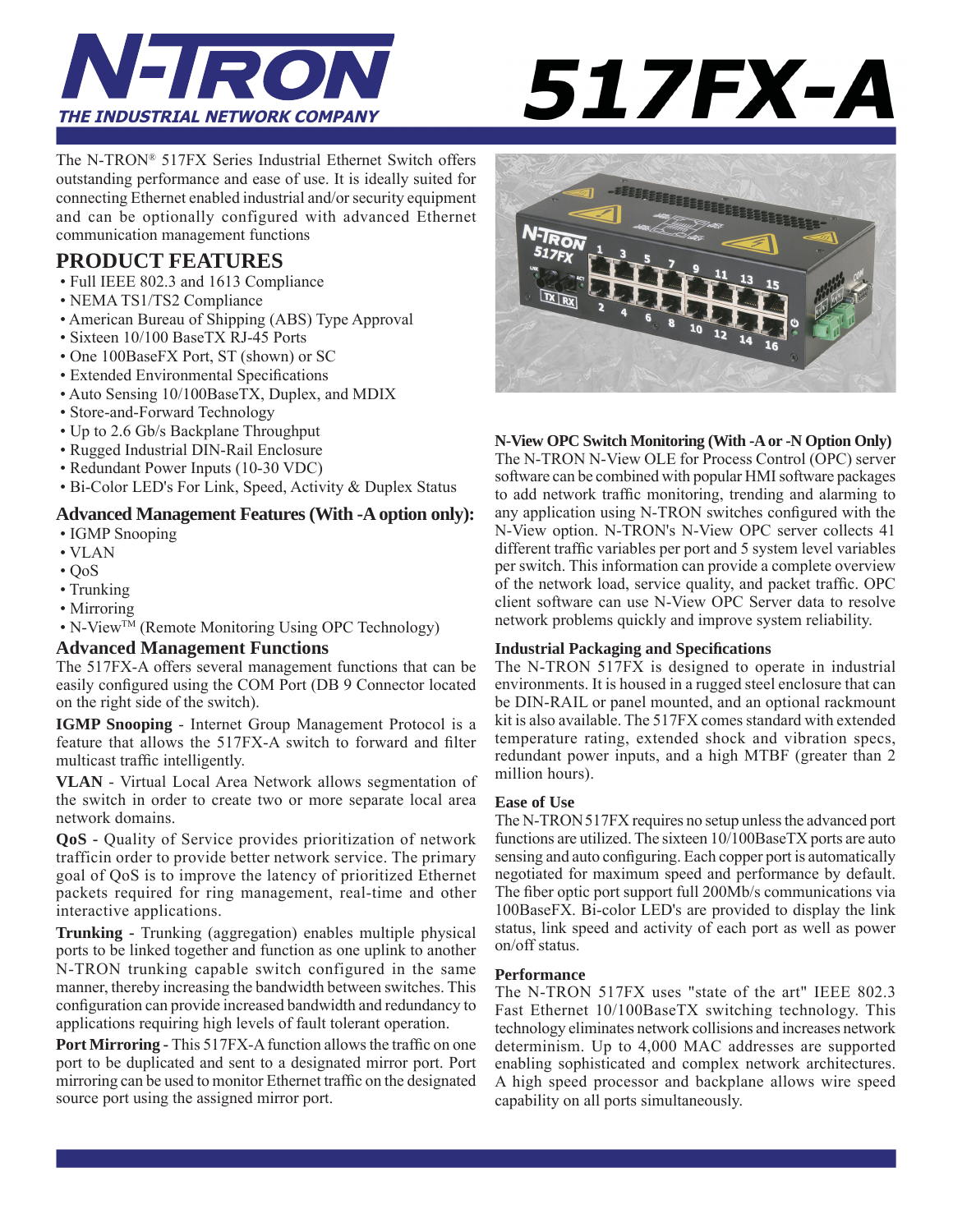

# **QUALITY MANAGEMENT SYSTEM CERTIFIED BY DNV**

= ISO 9001:2008 =

## **517FX-A Specif cations**

#### **Switch Properties**

*Number of MAC Addresses:* 4,000 *Aging Time:* 300 s *Latency Typ.:* 2.1 μs *Backplane Speed:* 2.6Gb/s **Store & Forward** 

#### **Case Dimensions:**

| Height:       | 2.3"             | (5.8cm)                                 |
|---------------|------------------|-----------------------------------------|
| Width:        | 7.4"             | (18.8cm)                                |
| <i>Depth:</i> | 3.5"             | (8.8cm)                                 |
| Weight:       |                  | 1.9 $\mathsf{lbs}$ (0.9 $\mathsf{kq}$ ) |
| Din-Rail:     | 35 <sub>mm</sub> |                                         |

#### **Electrical**

*Redundant Input Voltage:* 10-30 VDC *Input Current:* 440 mA@24V BTU/hr: 36@24VDC *Inrush:* 8.5Amp/0.8ms@24V

#### **Environmental**

*Operating and Storage Temp:* -20ºC to 70ºC (Standard)

*Operating Humidity:* 10% to 95%

 -40ºC to 85ºC (Extended) (Non Condensing)

#### *Operating Altitude:* 0 to 10,000 ft.

#### **Shock and Vibration (bulkhead mounting)**

*Shock:* 200g @ 10ms

*Vibration/Seismic:* 50g, 5-200Hz, Triaxial

# **Reliability**

>2 Million Hours

#### **Network Media**

*10BaseT:* >Cat3 Cable 100BaseFX *Multimode:* 50-62.5/125μm *Singlemode:* 7-10/125μm

100BaseTX: >Cat5 Cable

#### **Contact Information**



### **Fiber Transceiver Characteristics**

| <b>Fiber Length</b>       | $2km*$             | $15 km^{**}$       | $40km**$           | $80 km**$ |
|---------------------------|--------------------|--------------------|--------------------|-----------|
| <b>TX Power Min</b>       | $-19$ d $Bm$       | -15dBm             | -5dBm              | -5dBm     |
| <b>RX Sensitivity Max</b> | $-31dBm$           | $-31dBm$           | $-34dBm$           | $-34dBm$  |
| Wavelength                | 1310 <sub>nm</sub> | 1310 <sub>nm</sub> | 1310 <sub>nm</sub> | 1550nm    |

\* Multimode Fiber Optic Cable \*\* Singlemode Fiber Optic Cable

#### **Connectors**

| 10/100BaseTX: | Sixteen (16) RJ-45 Copper Ports |
|---------------|---------------------------------|
| 100BaseFX:    | One (1) SC or ST Duplex Port    |

# **Serial Conf guration Port**<br>Com Parameters: 9600,n,8,1

*Com Parameters:* 

#### **Recommended Wiring Clearance**

| Front: | 4" (10.16 cm) |
|--------|---------------|
| Side:  | 1" (2.54 cm)  |

#### **Regulatory Approvals**

*FCC/CE (CFR 47, Part 15, Subpart B, Class A); ICES-003 EMC Dir 89/336/EEC, EN 50204, EN 55011 EN61000-4-2, 3, 4, 5, 6, 8,11, EN61000-6-2, 4 ANSI C63.4 UL /cUL: Class I, Div 2, Groups A, B, C, D and T4 UL 508 and UL 1604 CAN/CSA-C22.2 No.213, ATEX II 3 G Ex nA IEEE 1613 for Electric Utility Substations ABS Type Approval for Shipboard Applications GOST-R Certifi ed, RoHS Compliant* Designed to comply with: *NEMA TS1/TS2 for Traffi c Control*

REV 100610

® 2010 N-TRON, Corp. N-TRON and the N-TRON logo are trademarks of N-TRON, Corp. Product names mentioned herein are for identification purposes only and may be trademarks and/or registered trademarks of their respective company. Specifications subject to change without notice. The responsibility for the use and application of N-TRON products rests with the end user. N-TRON makes no warranties as to the fitness or suitability of any N-TRON product for any specific application. N-TRON Corporation shall not be liable for any damage resulting from the installation, use, or misuse of this product. Printed in USA.